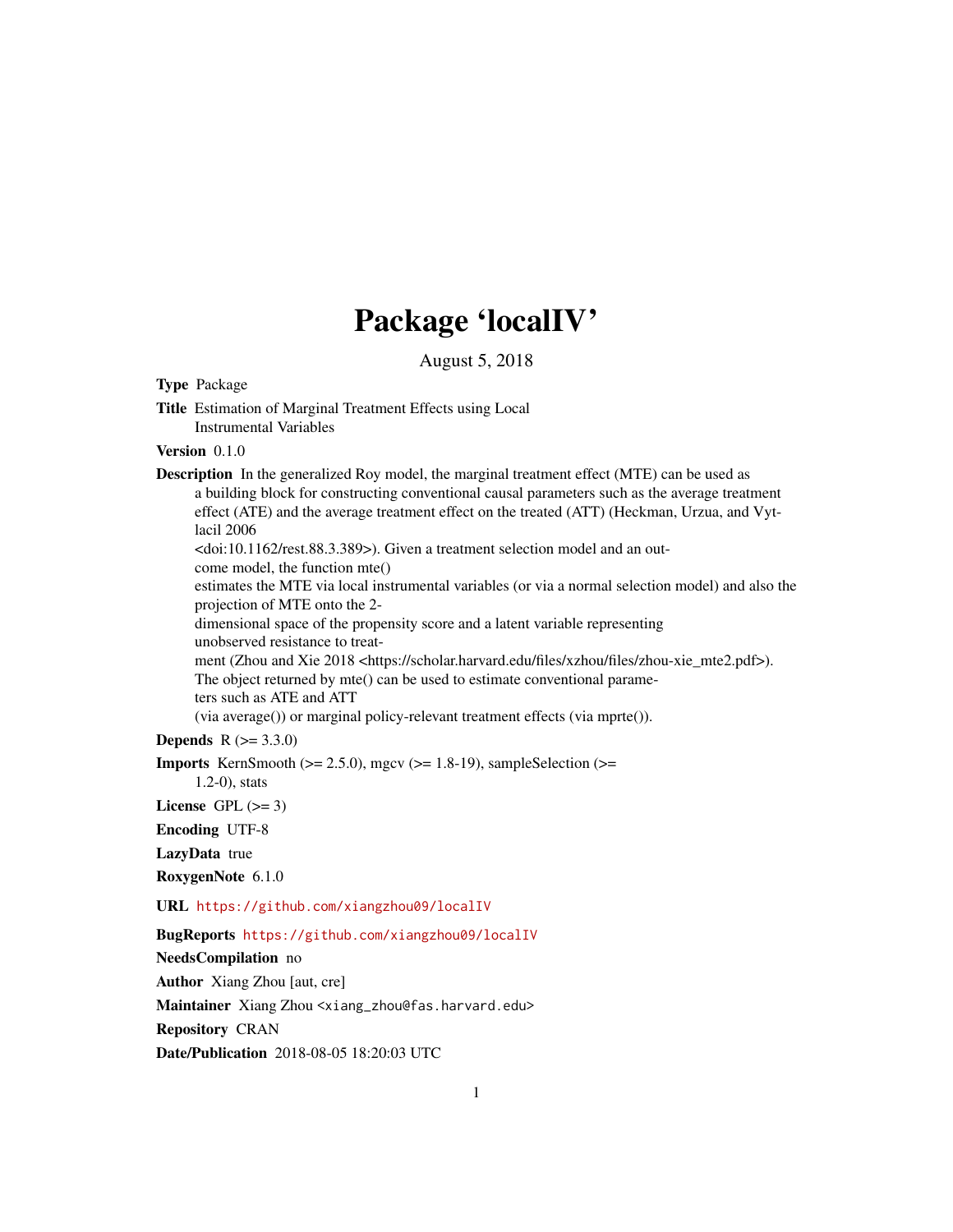### <span id="page-1-0"></span>R topics documented:

| Index |  |  |  |  |  |  |  |  |  |  |  |  |  |  |  |  |  |  |  |  |  |  |  |
|-------|--|--|--|--|--|--|--|--|--|--|--|--|--|--|--|--|--|--|--|--|--|--|--|

average *Estimation of Average Causal Effects from Marginal Treatment Effects*

#### Description

average is a function that estimates conventional causal parameters including average treatment effect (ATE), average treatment effect on the treated (ATT), and average treatment effect on the untreated (ATU). Note that the estimation involves substantial extrapolation when the propensity score has a limited support.

### Usage

 $average(mte_fit, estimand = c("ate", "att", "atu"))$ 

#### Arguments

| mte_fit  | An object of class mte returned by mte.   |
|----------|-------------------------------------------|
| estimand | Type of estimand: "ate", "att", or "atu". |

#### Value

Estimate of ATE, ATT, or ATU.

#### References

Heckman, James J., Sergio Urzua, and Edward Vytlacil. 2006. "Understanding Instrumental Variables in Models with Essential Heterogeneity." The Review of Economics and Statistics 88:389-432.

#### Examples

```
mte_fit <- mte(selection = d \sim x + z, outcome = y \sim x,
  method = "localIV", data = toydata)
ate <- average(mte_fit, estimand = "ate")
att <- average(mte_fit, estimand = "att")
c(ate, att)
```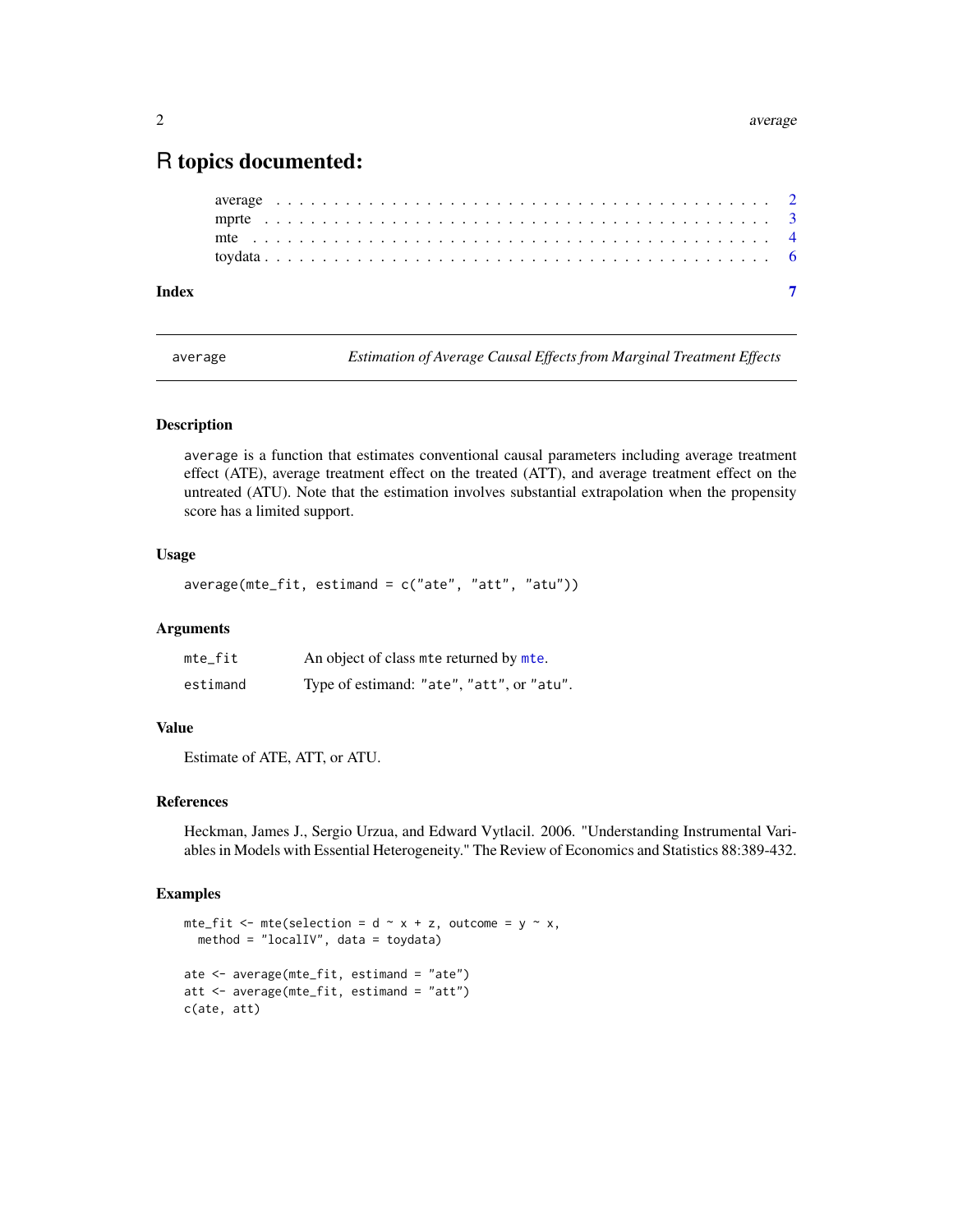<span id="page-2-0"></span>

#### Description

mprte is a function that estimates a class of marginal policy relevant treatment effects (MPRTE) considered in Zhou and Xie (2018). The user needs to specify a policy as a scalar function of the propensity score.

#### Usage

mprte(mte\_fit, policy)

#### Arguments

| mte fit | An object of class mte returned by mte.                                                                                                              |
|---------|------------------------------------------------------------------------------------------------------------------------------------------------------|
| policv  | A univariate scalar function that measures the intensity of policy intervention<br>across individuals with different levels of the propensity score. |

#### Value

Estimate of MPRTE.

#### References

Zhou, Xiang and Yu Xie. Forthcoming. "Marginal Treatment Effects from A Propensity Score Perspective." Journal of Political Economy.

#### Examples

```
mte_fit <- mte(selection = d \sim x + z, outcome = y \sim x,
  method = "localIV", data = toydata)
mprte1 <- mprte(mte_fit, policy = function(p) 1)
mprte2 <- mprte(mte_fit, policy = function(p) p)
mprte3 <- mprte(mte_fit, policy = function(p) I(p<0.2))
c(mprte1, mprte2, mprte3)
```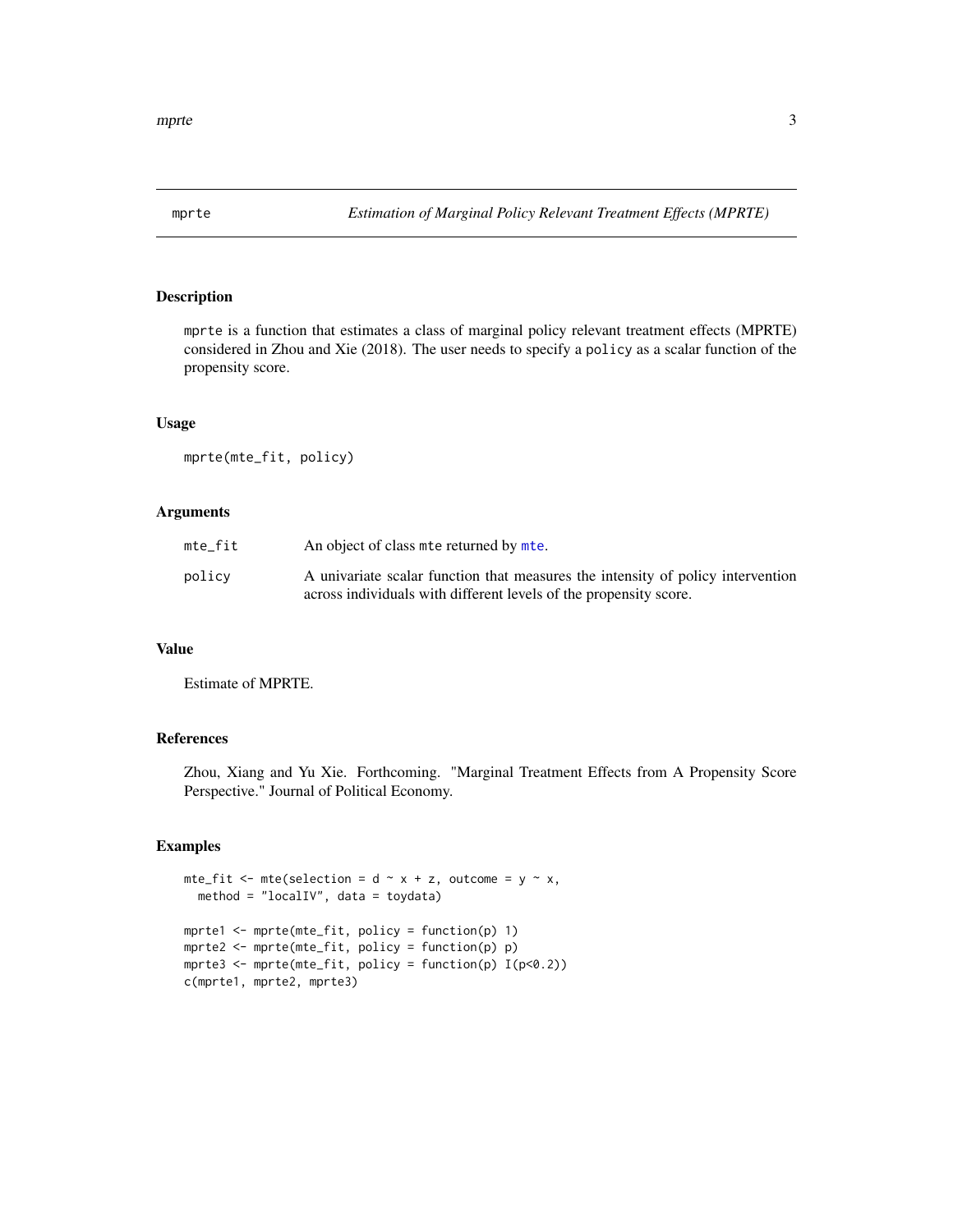### <span id="page-3-1"></span><span id="page-3-0"></span>Description

mte is a function that estimates MTE using either local instrumental variables (local IV) or a normal selection model (Heckman, Urzua, Vytlacil 2006). The user supplies a formula for the treatment selection model, a formula for the outcome model, and a data frame containing the variables. The function returns an object of class mte. Observations which contain NA (either in selection or outcome) are removed.

### Usage

```
mte(selection, outcome, data, method = c("localIV", "normal"),
 bw = 0.25
```
### Arguments

| A formula representing the selection equation.                                                                                                                             |
|----------------------------------------------------------------------------------------------------------------------------------------------------------------------------|
| A formula representing the outcome equation where the left hand side is the<br>observed outcome and the right hand side includes predictors of both potential<br>outcomes. |
| An optional data frame, list, or environment containing the variables in the<br>model.                                                                                     |
| How to estimate the model: either "local IV" for local instrumental variables or<br>"normal" for a normal selection model.                                                 |
| Bandwidth used for the local polynomial regression in the local IV approach.<br>Default is 0.25.                                                                           |
|                                                                                                                                                                            |

#### Value

An object of class mte.

| mte       | Fitted MTE function, taking two arguments, x for a vector of observed covariates<br>and u for the latent resistance.                                                                                                                                                                                       |
|-----------|------------------------------------------------------------------------------------------------------------------------------------------------------------------------------------------------------------------------------------------------------------------------------------------------------------|
| mte_tilde | Fitted MTE function, taking two arguments, p for the propensity score and u for<br>the latent resistance. See Zhou and Xie (Forthcoming) for a definition.                                                                                                                                                 |
| mtr       | Fitted marginal treatment response (MTR) function, taking three arguments, x<br>for a vector of observed covariates, u for the latent resistance, and d for treatment<br>status (1 or 2). Available only when method $=$ "normal". See Mogstad, Santos,<br>and Torgovitsky (Forthcoming) for a definition. |
| mtr_tilde | Fitted marginal treatment response (MTR) function, taking three arguments, p<br>for the propensity score, u for the latent resistance, and d for treatment status (1)<br>or 2). Available only when method $=$ "normal".                                                                                   |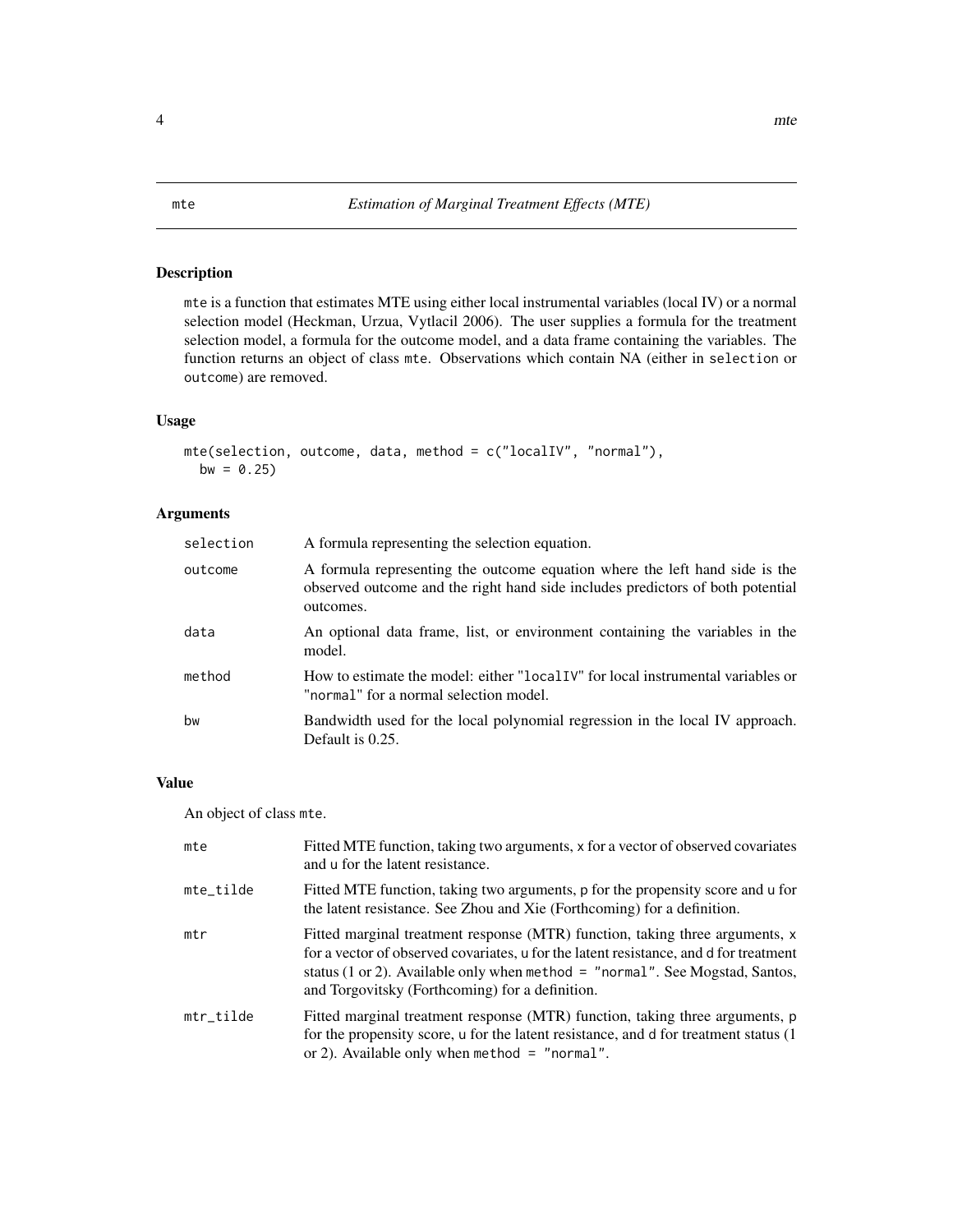<span id="page-4-0"></span>

| coefs      | A list of fitted coefficients: gamma for the treatment selection model (a probit<br>model), beta1 for the baseline outcome, beta2 for the treated outcome, and<br>theta1 and theta2 for the error covariances when method = "normal".                             |
|------------|-------------------------------------------------------------------------------------------------------------------------------------------------------------------------------------------------------------------------------------------------------------------|
| $mte\_mat$ | An N-by-100 matrix representing estimated MTE for all units, where N is the<br>sample size. Each row represents a unit and each column represents a value of<br>the normalized latent resistance, which runs from $0.005$ to $0.995$ with a step size<br>of 0.01. |
| ps         | Estimated propensity scores.                                                                                                                                                                                                                                      |
| ps_model   | The propensity score model, an object of class $g \ln n$ if method = "localIV", or<br>an object of class selection if method = "normal".                                                                                                                          |
| Z          | The model matrix for the treatment selection equation.                                                                                                                                                                                                            |
| D          | The response vector for the treatment selection equation.                                                                                                                                                                                                         |
| X          | The model matrix for the outcome equation.                                                                                                                                                                                                                        |
| Υ          | The observed outcome.                                                                                                                                                                                                                                             |
| call       | The matched call.                                                                                                                                                                                                                                                 |
|            |                                                                                                                                                                                                                                                                   |

#### References

Heckman, James J., Sergio Urzua, and Edward Vytlacil. 2006. "Understanding Instrumental Variables in Models with Essential Heterogeneity." The Review of Economics and Statistics 88:389-432.

Zhou, Xiang and Yu Xie. Forthcoming. "Marginal Treatment Effects from A Propensity Score Perspective." Journal of Political Economy.

Mogstad, Santos, and Torgovitsky. Forthcoming. "Using Instrumental Variables for Inference About Policy Relevant Treatment Effects." Econometrica.

#### Examples

```
mte_fit <- mte(selection = d \sim x + z, outcome = y \sim x,
  method = "localIV", data = toydata)
summary(mte_fit$ps_model)
op \leq par(mfrow = c(1, 3))
# heterogeneous treatment effects by the propensity score
with(mte_fit, curve(mte_tilde(p = x, u = 0.5), 0, 1))
# heterogeneous treatment effects by the latent resistance
with(mte_fit, curve(mte_tilde(p = 0.5, u = x), 0, 1))
# heterogeneous treatment effects among marginal entrants
```

```
with(mte_fit, curve(mte_tilde(p = x, u = x), 0, 1))
```
par(op)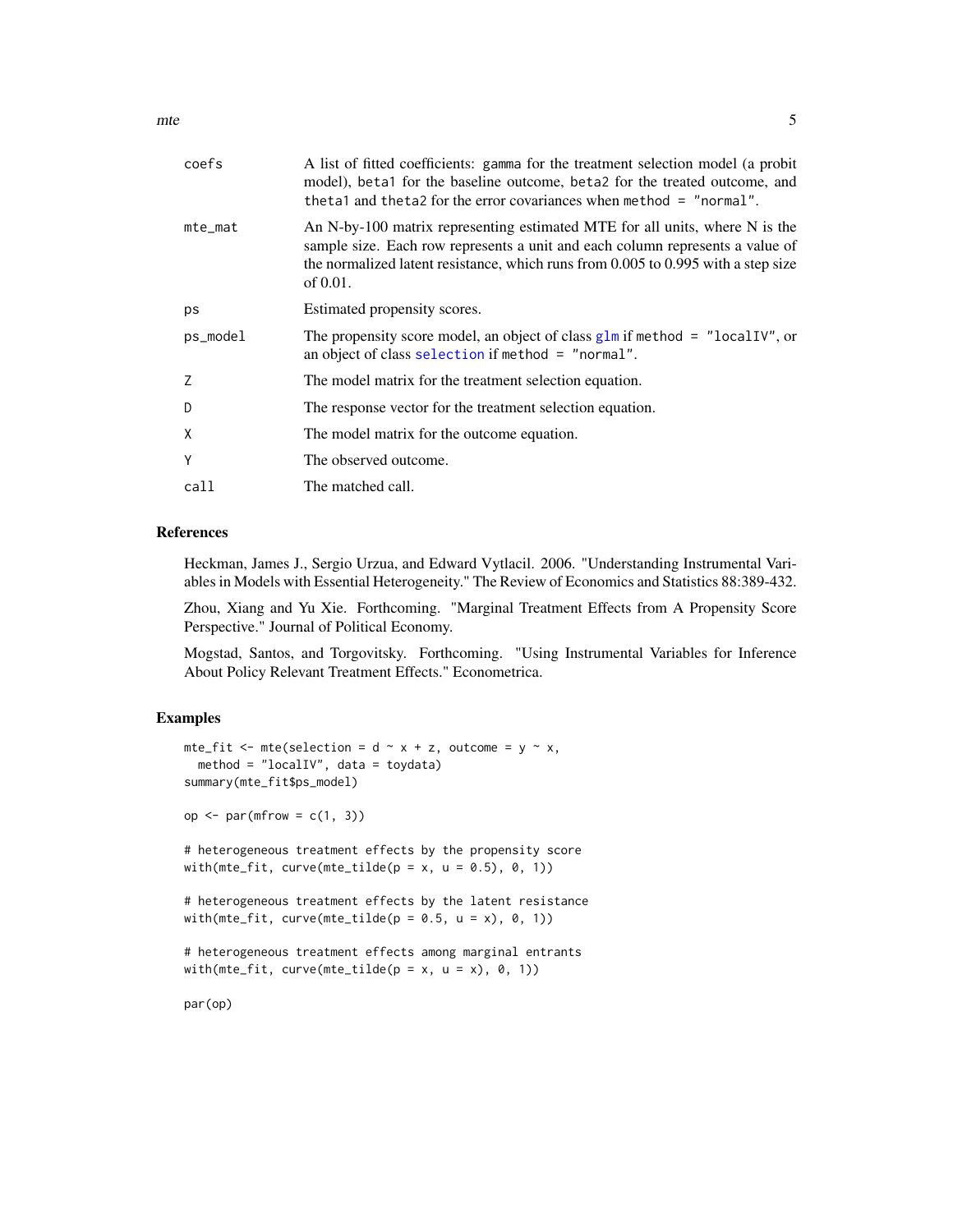### <span id="page-5-0"></span>Description

A dataset containing 4 columns: y for a continuous outcome, d for a binary treatment, x for a pretreatment covariate, and z for an excluded instrument.

### Usage

toydata

#### Format

An object of class data. frame with 10000 rows and 4 columns.